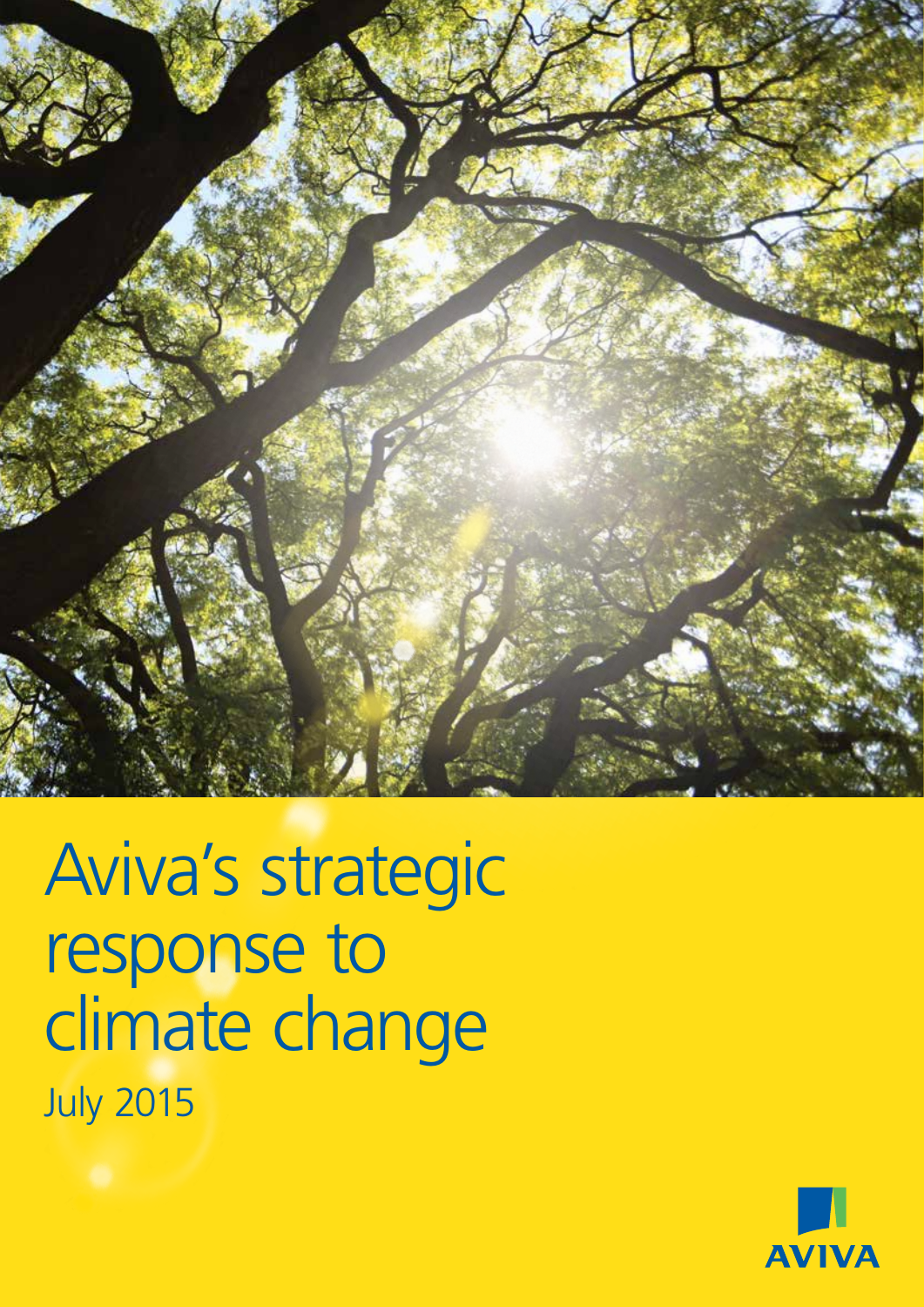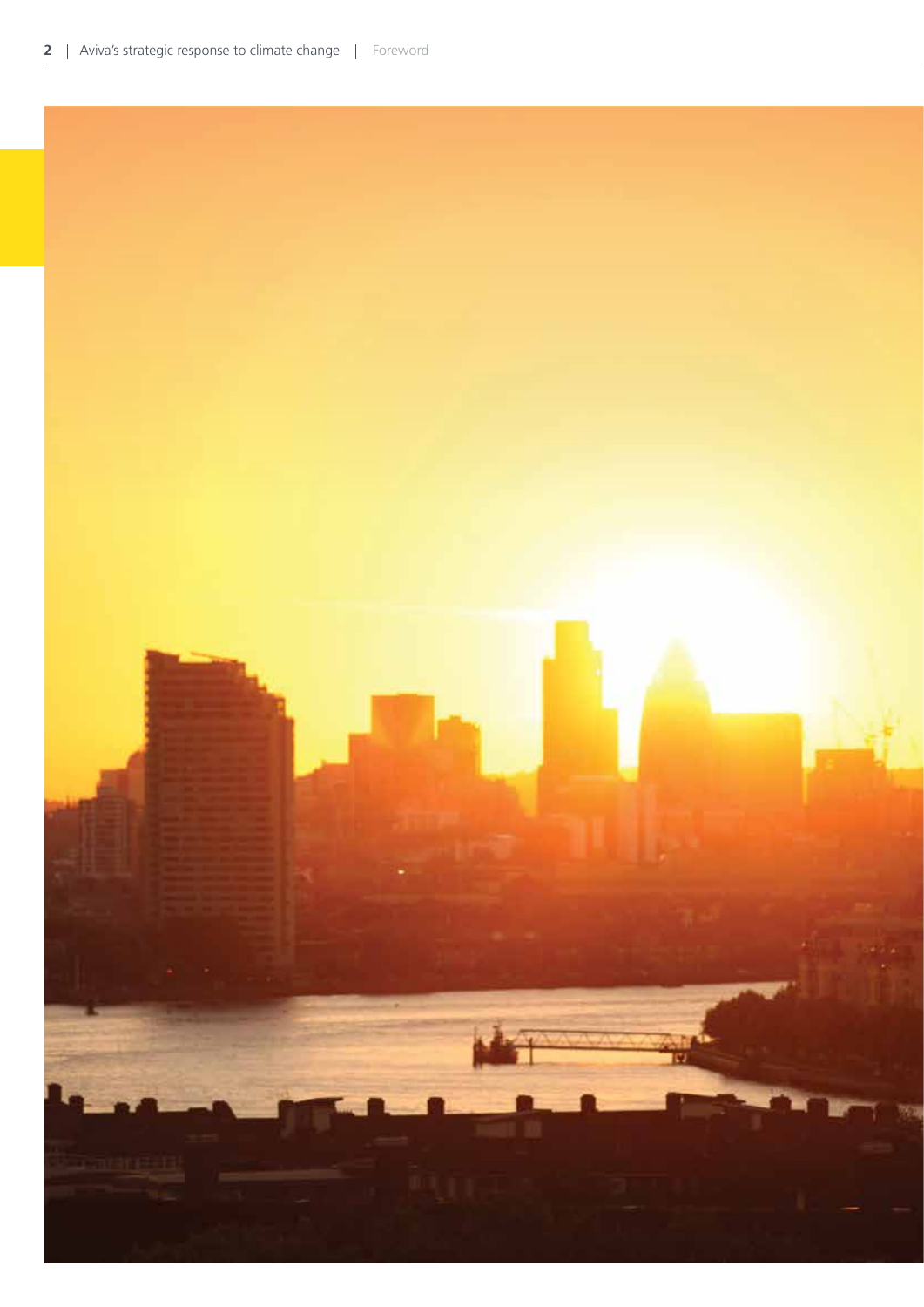### Foreword By Mark Wilson

Aviva has served its customers for a remarkable 319 years, with our oldest predecessor company, the Hand in Hand, formed in London in 1696.

The Hand in Hand – and our other ancestor companies – created a fine legacy for us.

Now we are creating a legacy of our own by doing the right thing for our customers today, building a strong and innovative company to look after them tomorrow, and make a positive contribution to society now and in the future. We are all about longevity – because we manage and mitigate long term risks.

And there is no greater collective risk we face today than tackling climate change. If we do not take urgent action to limit global temperature increases to within 2°C the impacts upon the economy, society and our business will be nothing short of devastating.

Aviva is determined to make its own contribution to tackling climate change. This is not at odds with business or investment. In fact, it is a business imperative. As far back as 20 years ago we signed up to a UNEP Statement of Commitment, in which we recognised that sustainable development is the shared responsibility of governments, businesses and individuals and committed to work towards common goals on sustainability.

We commissioned the Economist Intelligence Unit as part of that contribution to review the cost of inaction on climate change. The stark conclusion is that, from the perspective of investors, an estimated \$13.8 trillion dollars of global assets, discounted to present day value, are at risk if global temperatures rise by an average of 6°C. This rises to \$43 trillion dollars if we use a discount rate for governments. This is a risk we literally cannot afford to take.

This paper sets out our response to the challenge – one part of our contribution to being good ancestors. Our five 'carbon pillars' are built on the strong foundations of our existing long-term approach to business and investment. We want it to encourage others to reflect on the contribution they can make and to act on this opportunity to be good ancestors themselves.

**Mark Wilson Group Chief Executive Officer, Aviva plc**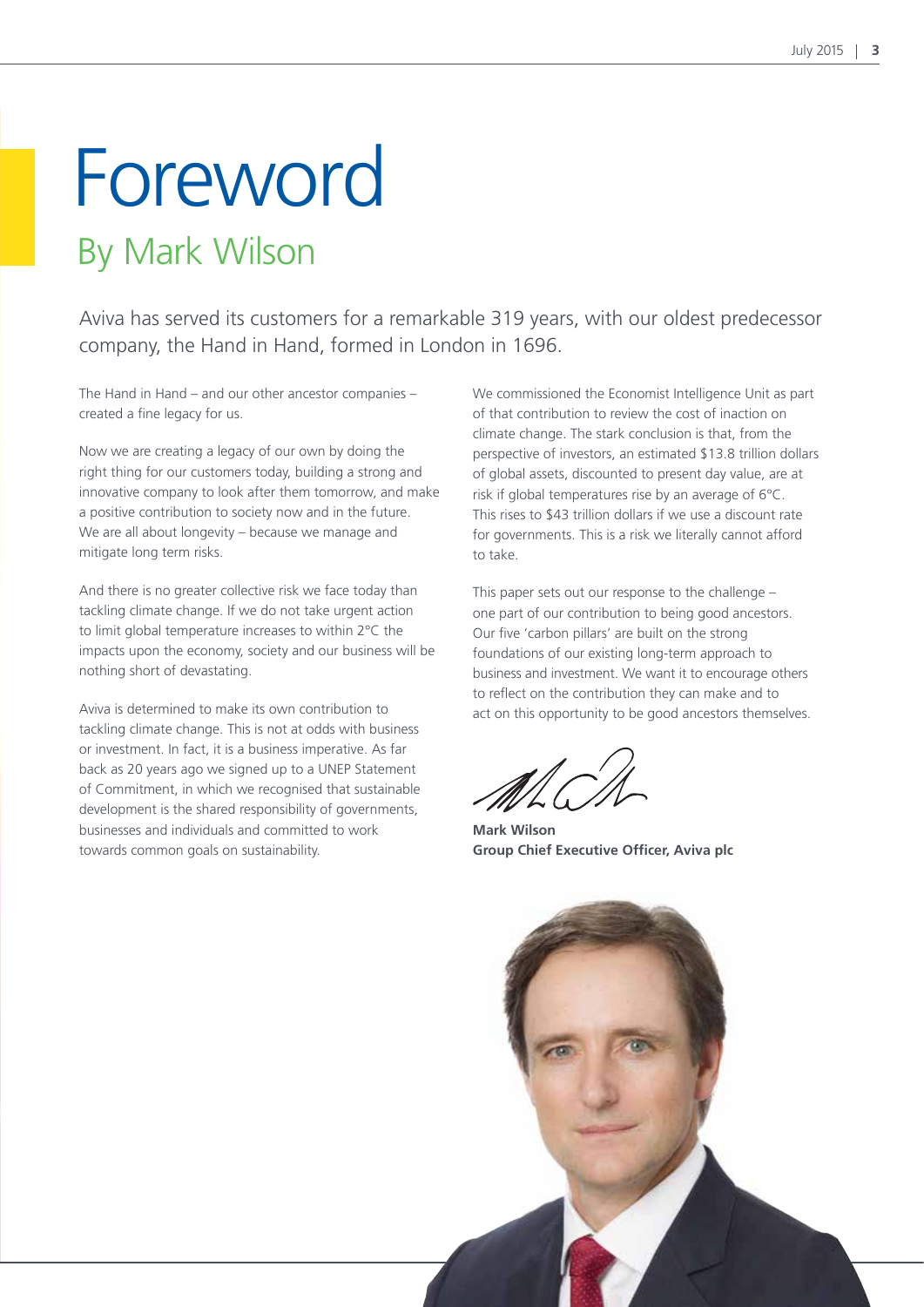#### **Introduction**

#### Five carbon pillars 7

- 1. Integrating climate risk into investment considerations
- 2. Investment in lower carbon infrastructure
- 3. Supporting strong policy action on climate change
- 4. Active stewardship on climate risk
- 5. Divesting where necessary

#### Two decades of action on climate change 12 Conclusion 14 Key references 15

# Contents<br>Introduction 4 Introduction

Aviva is one of the largest pensions and insurance companies in the world. We manage more than £246 billion of assets, making us a global institutional investor. Our history goes back more than 300 years. As both insurers and investors, we are accustomed to thinking about the long term. Climate change is a long-term issue with very real near and mid-term impacts.

The physical effects of climate change have the potential to significantly impact the value of all asset classes, across all geographies. However, there is still no effective global policy mechanism to price carbon or a sufficiently robust policy framework to ensure that the carbon impact is fully priced into the current asset base. This means carbon-intensive companies will continue to benefit, and in many cases thrive, in the short and medium term. Conversely, a 'shock' market correction with regard to carbon price would negatively impact carbon-intensive companies and may trigger a disorderly transition to a low-carbon economy.

Science tells us that our politicians and policymakers have a narrow window of opportunity to take action. The Intergovernmental Panel on Climate Change (IPCC) estimates that in order to limit global temperature increase to 2°C – the internationally agreed goal to avert the most severe and widespread implications of climate change – the world cannot emit more than around 1,000 gigatonnes (Gt) of carbon dioxide (CO<sub>2</sub>) from 2014 onwards. At current rates of  $CO<sub>2</sub>$  emissions, this entire budget expires by 2040.

We have seen positive indications of meaningful action through the Intended Nationally Determined Contribution (INDC) process with commitments by key countries such as China. COP21 presents a timely opportunity to take decisive collective action but we should not lose sight of the fact that this is a long-term issue that will require continued leadership for decades to come.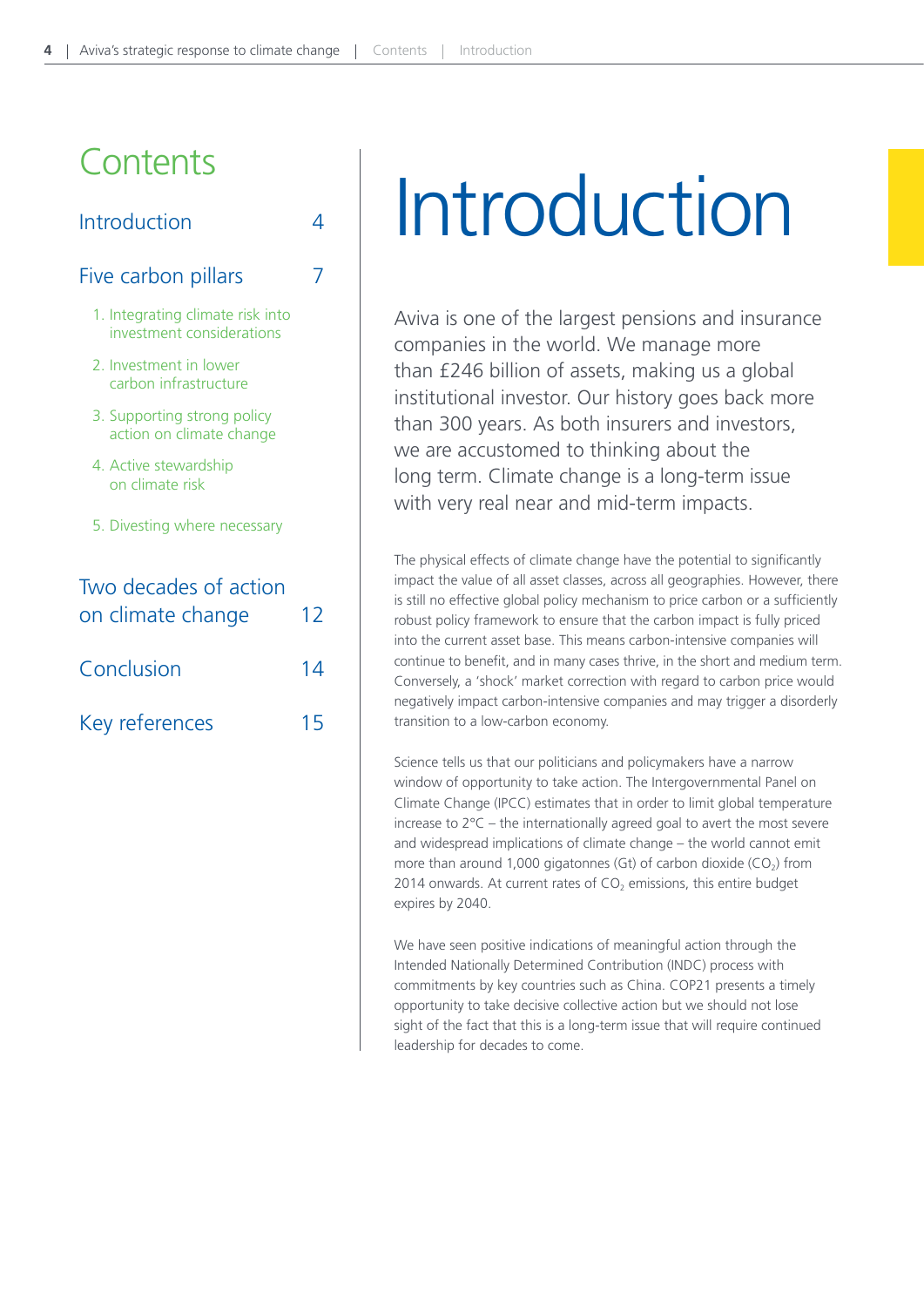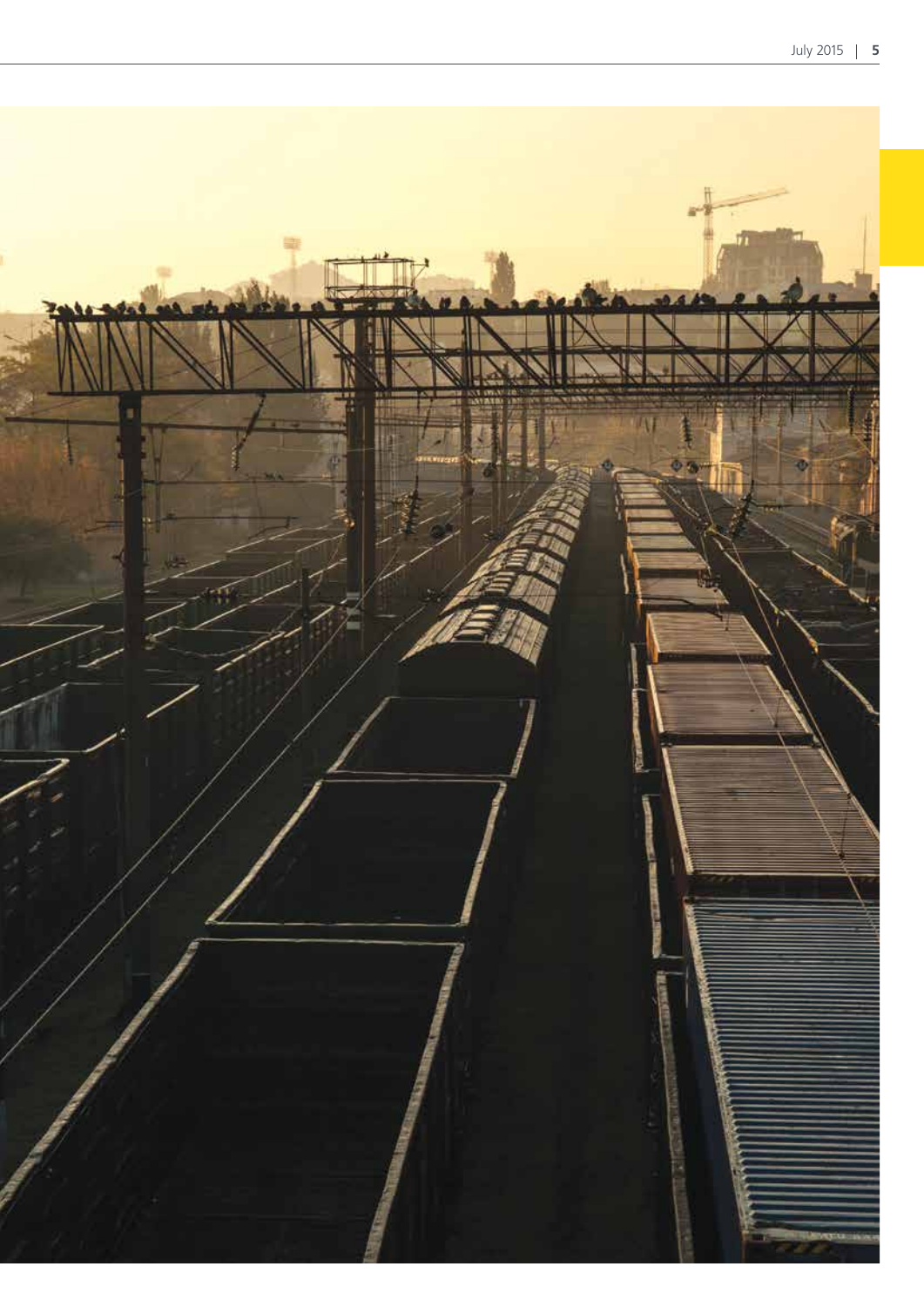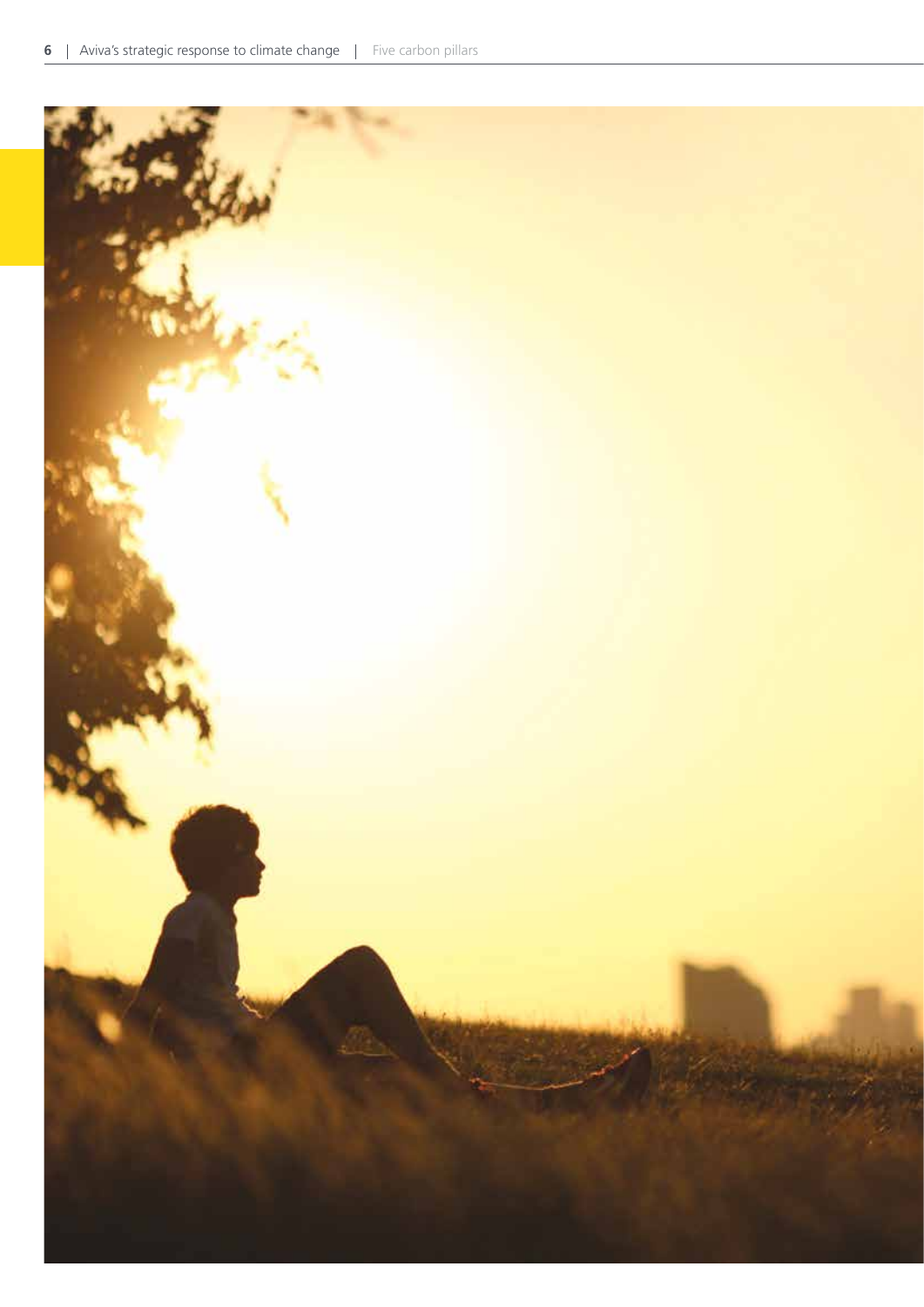## Five carbon pillars

In shaping our priorities for focused action on carbon investment risk we have looked at both our capital allocation decisions and those associated with using our influence as asset owners. We have carefully considered what our most significant positive impact over the issue could be. And we have thought hard about how we can use this influence for optimum positive impact. These five pillars build on existing commitments and outline new commitments over the next five years (2015-2020). This is not just about supporting the long-term interests of our clients and shareholders; it is about ensuring a sustainable society and environment at large.

### Five carbon pillars – Summary



**1. Integrating climate risk into investment considerations** – we will continue to explore ways to integrate carbon risk, alongside other material environmental, social and governance issues (ESG) , and actively seek to collaborate to publish new research and insights. We remain deeply committed to ensuring ESG issues are included in our investment analysis and decision making.



**2. Investment in lower carbon infrastructure** – we will target a £500 million annual investment in low-carbon infrastructure for the next five years. This means more money invested into renewable energy and energy efficiency. We will also target 'carbon returns' alongside financial returns on our investment and are setting an associated carbon savings target for this investment of 100,000 tonnes of  $CO<sub>2</sub>$  annually. The transition to a low-carbon economy requires capital. A large proportion of this will need to be directed towards infrastructure.



**3. Supporting strong policy action on climate change** – we will support policymakers in negotiating a credible long-term greenhouse gas reduction goal at the upcoming UNFCCC negotiations in Paris in December 2015 and beyond that at a national and regional level. It is in all our interests to see a smooth transition to a lower carbon economy. Climate change is a market failure that requires government action to correct.



**4. Active stewardship on climate risk** – we will actively engage with companies to achieve climate-resilient business strategies. We have a fiduciary duty to protect and enhance the value of client assets. Acting as responsible stewards – engaging and voting with the companies where we are shareholders – is central to delivering this.



**5. Divesting where necessary** – we will divest highly carbon-intensive fossil fuel companies where we consider they are not making sufficient progress towards the engagement goals set. This decision will not be taken lightly and only where we believe that divestment is a balanced and proportionate response.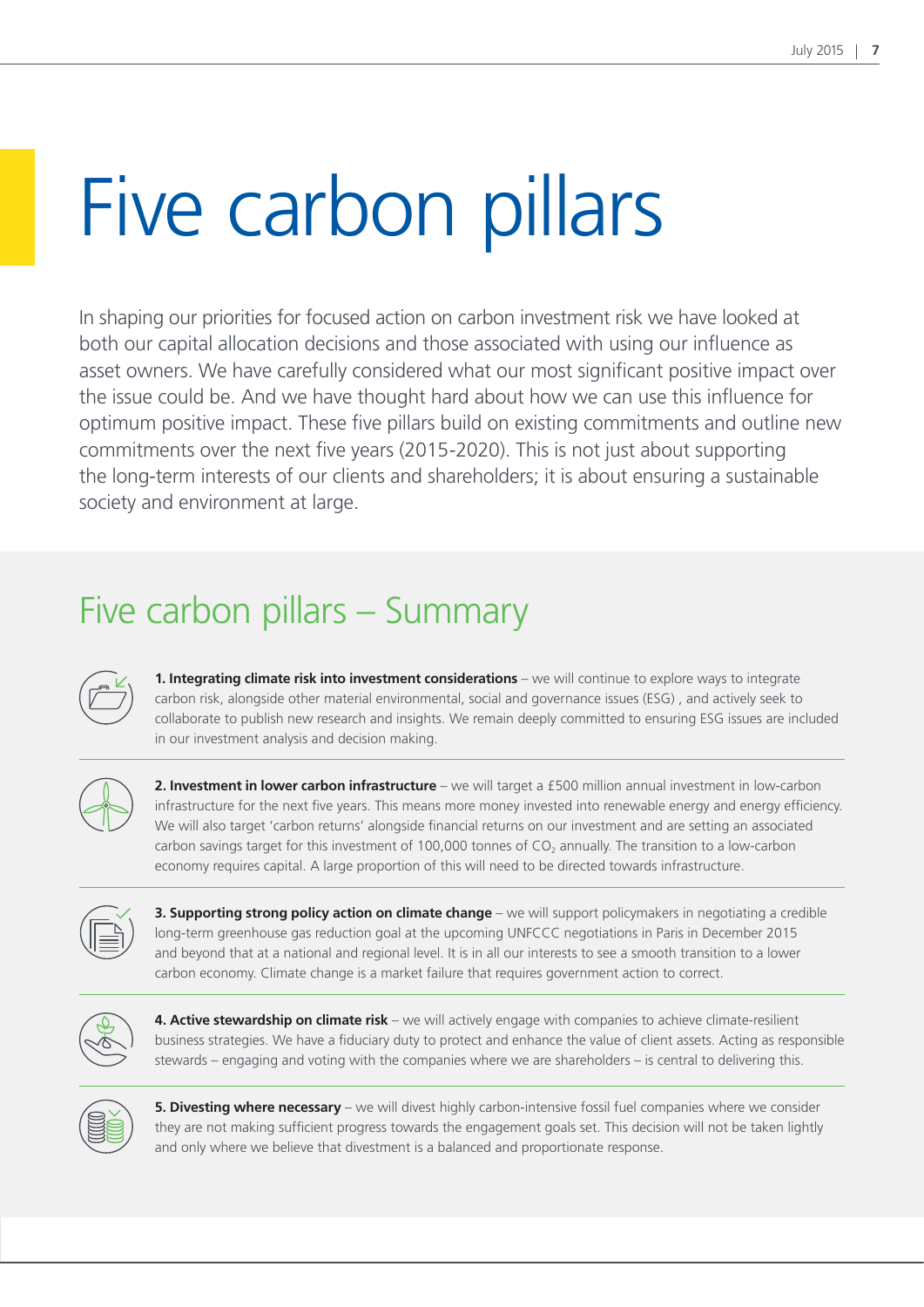#### 1. Integrating climate risk into investment considerations

We are a founding signatory to the UN-backed Principles for Responsible Investment (PRI) and in 2012 committed to integrating ESG issues into all assets across all regions. The asset classes we cover include fixed income, equities and real estate. For example, within real estate we consider flood risk and building-related energy efficiency. Our Responsible Investment integration management system now covers more than 90% of Aviva Investors global AUM (up from 80% in 2013). We do this because we believe it strengthens our investment analysis and decision-making, reducing risk and enhancing long-term value of our own and our clients' investments.

**Our RIO network** – We will use our internal Responsible Investment Officer (RIO) network to continue to share relevant climate change research to facilitate better integration.

**Insight & research** – We will continue to commission, collaborate and contribute to new research on the investment implications of climate change with the aim of facilitating better understanding of climate risk.

**Measurement** – We will identify and undertake carbon foot-printing on a sample equity portfolio from our beneficial holdings to better understand and evaluate the methodology. We support greater transparency and continue to advocate for better data to support this.

#### 2. Investment in lower carbon infrastructure

The transition to a low carbon economy requires capital. A large proportion of this will need to be directed towards infrastructure. The Global Commission on the Economy and Climate identified infrastructure investment needs over the next 15 years, totalling approximately US\$90 trillion between 2015 and 2030. A low-carbon pathway has incremental infrastructure investment requirements of US\$4 trillion between 2015 and 2030, an increase of less than 5% on baseline levels. This is a phenomenal challenge but we see low carbon infrastructure as a good investment for today and tomorrow.

**Investment** – We will target a £500 million annual investment in low-carbon infrastructure for the next five years. Aviva Investors has a strong track record of investing in renewable energy installations (e.g. solar photovoltaic (PV) and wind) and projects that support energy efficiency initiatives (e.g. combined heat and power). We will significantly build on this investment, investing Aviva's own money and that of our clients. This means more money in renewable energy, such as solar PV, wind and other technologies and energy efficiency, such as new energy centres reducing users' demand for energy or increasing the use of waste resources, such as heat. Our focus will be on European infrastructure – we consider Europe the most established market supported by a clear and relatively stable climate change and energy policy framework and therefore the most suitable focus for long-term investors. This policy clarity makes it easier for us to commit capital; another reason why we advocate strong climate policy.

**Measurement** – We will be working with the UK Green Investment Bank to pilot the Green Investment Handbook methodology for our infrastructure investments. We want to see 'carbon returns', as well as financial returns, on our investment and are setting an associated carbon savings target for this investment of 100,000 tonnes  $CO<sub>2</sub>$  annually.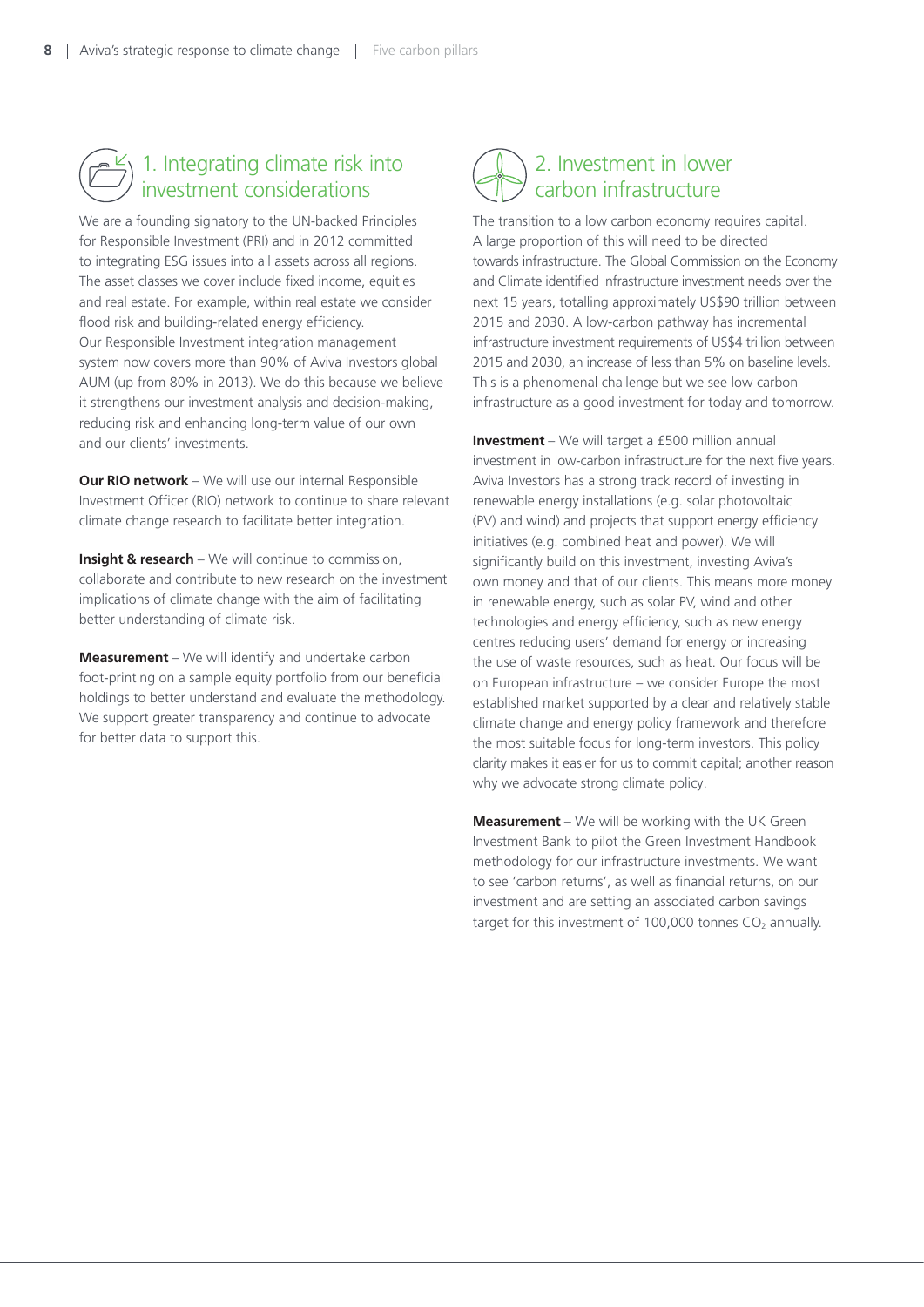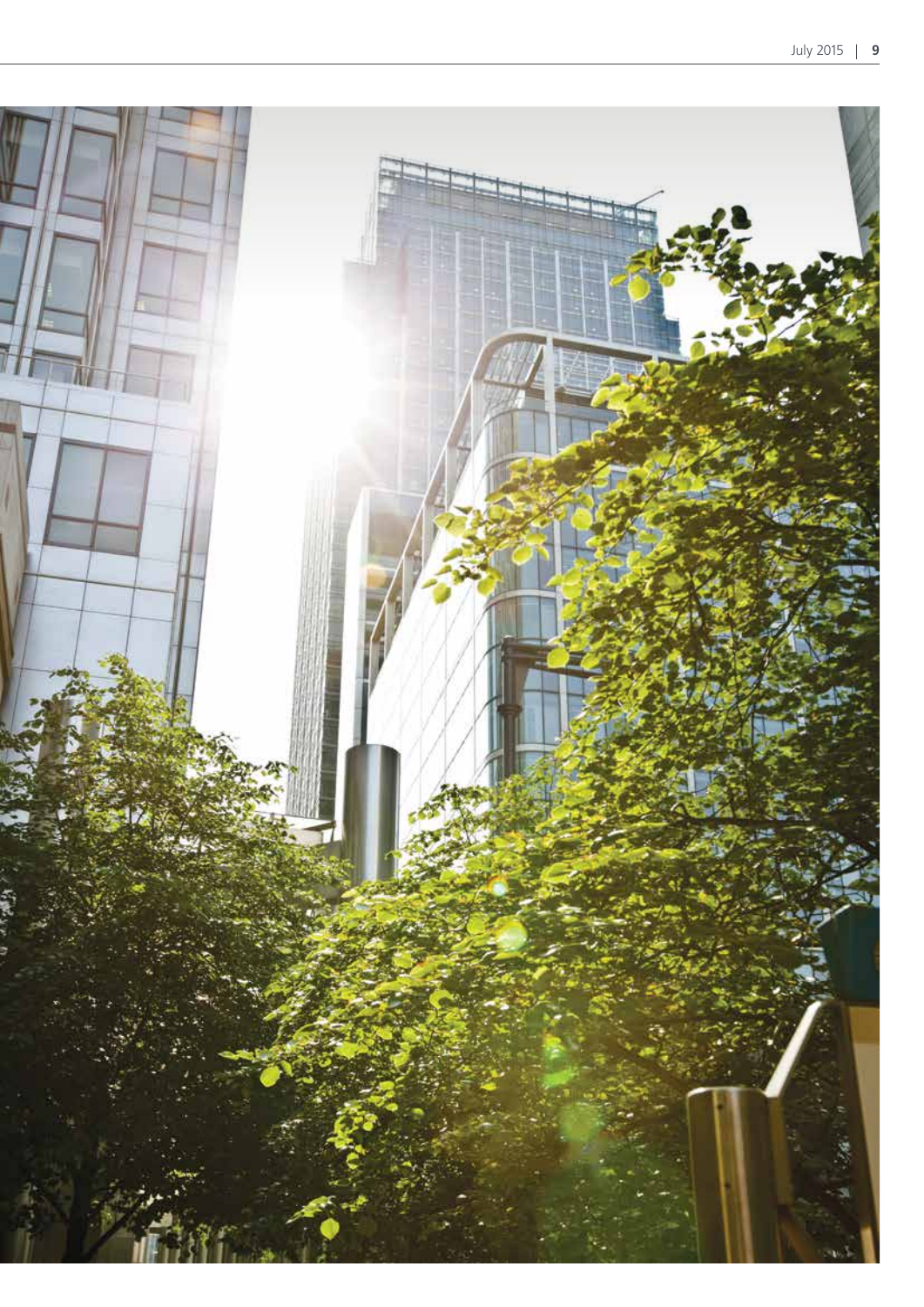#### 3. Supporting strong policy action on climate change

It is in all our interests to see a smooth transition to a lower-carbon economy. Climate change is a particularly acute example of where markets have failed. Addressing this failure requires action throughout the investment chain. We have set out our thinking in the Aviva Roadmap for Sustainable Capital Markets, which was launched in June 2014 by Aviva CEO Mark Wilson when we hosted the United Nations Principles for Sustainable Insurance conference.

The legal framework that informs investment decisions heavily influences the behaviour of the entities in which these assets are invested. Despite a number of legal reviews supporting the integration of environmental, social and governance issues as consistent with fiduciary duty, misunderstanding remains and this can be a barrier to investment. In 2015 we have therefore called on the OECD to consider a Convention on Fiduciary Duty and Long Term Investing that defines a common interpretation of fiduciary duty focused on the long-term rather than purely short-term outcomes. We believe this would do much to mobilise the trillions of pounds required to transition to a low-carbon economy.

**Public policy engagement** – We will support policymakers in negotiating a credible long term greenhouse gas reduction goal at the upcoming UNFCCC negotiations in Paris in December 2015 and beyond that at a national and regional level. We will continue to advocate for broader policy action to make capital markets more sustainable.

We were an early member of the Institutional Investors Group on Climate Change (IIGCC) and have attended previous Conference of Parties (COP) negotiations. We welcome a collaborative approach and will continue to support public policy engagement towards a long-term global emissions reduction goal and the policy and regulatory framework necessary to achieve this in line with previous examples, such as the Carbon Price Communique, the Global Investor Statement on Climate Change and recent Letter to G7 Finance Ministers.



We have a fiduciary duty to protect and enhance the value of client assets. We were in the vanguard of signatories to the UK Stewardship Code and view acting as responsible stewards – engaging with and voting on the companies where we are shareholders – as central to delivering this.

We believe informed engagement has an important role in the transition to a lower-carbon economy. Companies across all sectors need to ensure they have climate-resilient business strategies. Shareholders have a unique role in the stewardship of companies they invest in and the impact of exercising this voice is not to be underestimated.

By way of an example, Aviva was catalytic in forming the Carbon Action programme of the CDP. Carbon Action now has 190 signatories representing \$18 trillion in assets. Notable achievements of this collaborative engagement include that 61 companies (out of 205) set new emissions reduction targets and companies reported reductions of approximately 500 million tonnes of  $CO<sub>2</sub>$  equivalent as a result of emissions reductions activities.

**Company engagement** – We will actively engage with companies to achieve climate-resilient business strategies. We focus on concrete outcomes and commitments from companies, such as reducing or mitigating their own carbon impact now and through their capital expenditure decisions. Responsible corporate engagement on climate and energy policy, either directly or through trade associations, is particularly critical given the need for a strong climate agreement. We engage directly and collectively with other investors, in particular through the Institutional Investors Group on Climate Change (IIGCC).

**Considered voting** – We will use our vote to support our engagement. Since 2001 we have formally integrated sustainability issues into our voting policy. We will vote against the annual report and accounts, specific directors and remuneration reports where we consider material sustainability issues have not been addressed. Our voting and engagement goes hand in hand. We are also strongly supportive of shareholder resolutions, such as the recent BP and Shell resolutions on 'Strategic Resilience for 2035 and Beyond'.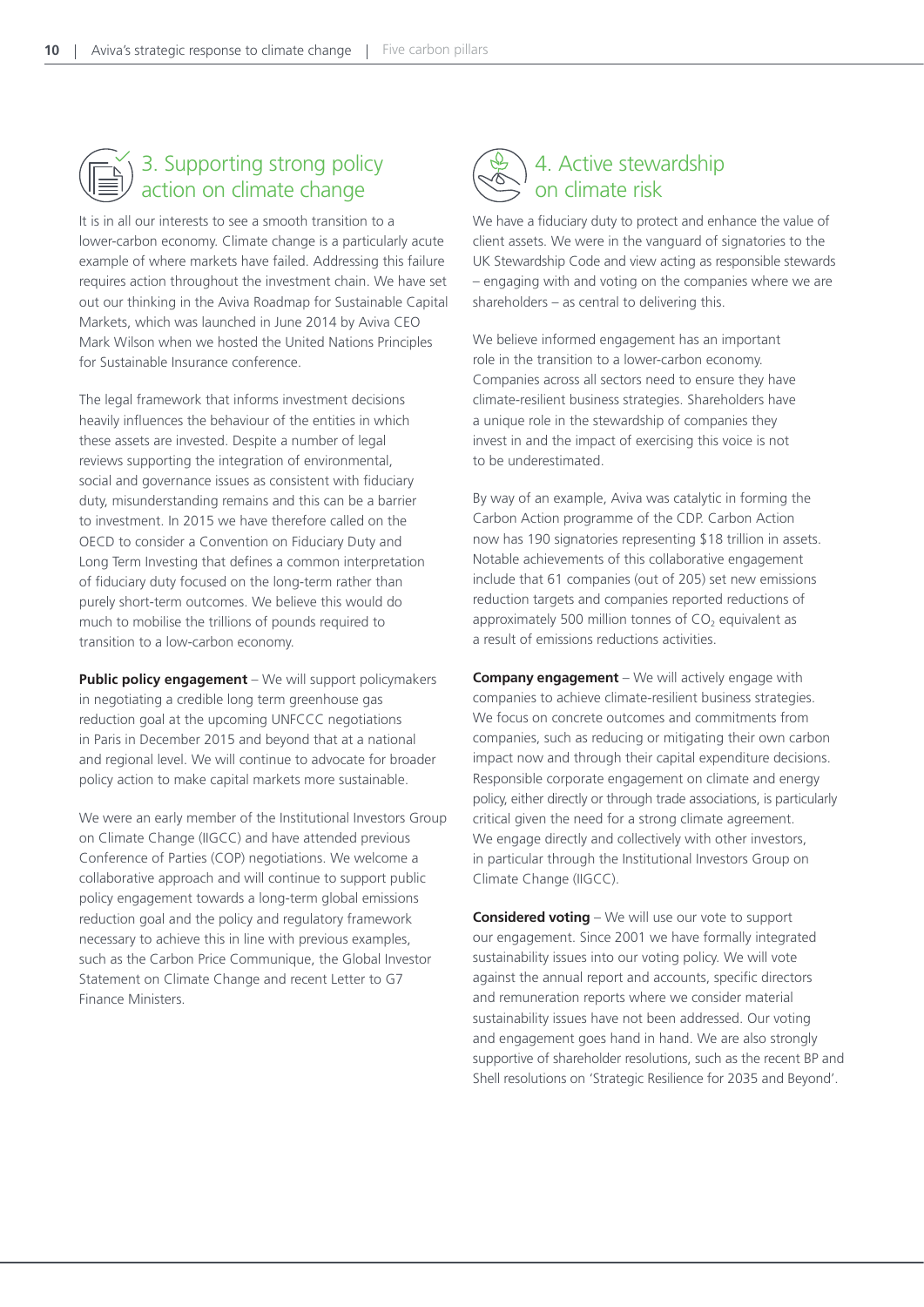



We aim to use our shareholder influence to encourage companies to transition to a lower carbon future. We recognise that policy, technology and demand/pricing drivers that will influence the transition to a lower carbon economy are shifting. Risks to the fossil fuel sector (in particular the most carbon intensive fuels) are likely to grow in the absence of wide scale post-combustion Carbon Capture and Storage (CCS) or alternative abatement technology.

Not all companies will successfully make the transition in line with a lower carbon economy but we wish to support those companies that are willing and able to play positive and active role.

**Focus companies** – We will divest highly carbon-intensive fossil fuel companies where we consider they are not making sufficient progress towards the engagement goals set. This decision will not be taken lightly and only where we believe that divestment is a balanced and proportionate response. We have identified an initial set of 40 companies where Aviva has beneficial holdings and which have more than 30% of their business (by revenue) associated with thermal coal mining or coal power generation. While coal delivered 29% of total primary energy supply in 2012, it accounted for 44% of global  $CO<sub>2</sub>$  emissions. Coal is nearly twice as emission intensive as gas on average, contributing significantly to the rapid consumption of the global carbon budget.

These 40 companies will form the basis of well-resourced and focused initial engagement over the next 12 months. Engagement progress will be reviewed on an annual basis. Where we consider companies are not making sufficient progress towards the engagement goals, we will withdraw our capital. This is intended to add additional focus to the engagement.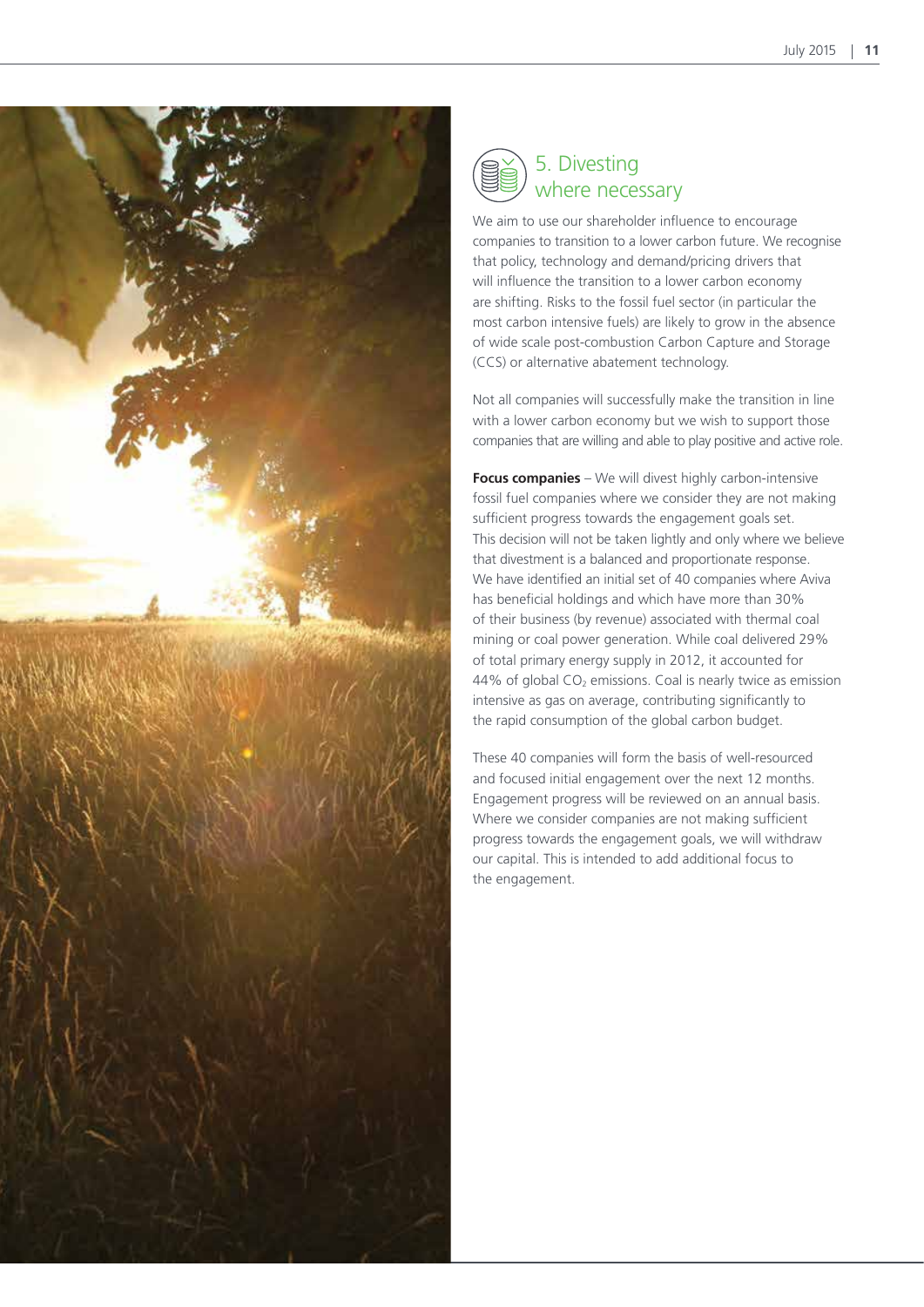### Two decades of action on climate change

In 1995 Aviva was one of the first companies to commit to 'balance economic development, the welfare of peoples and a sound environment', by incorporating these considerations into business activities as signatory to the United Nations Environment Programme Statement of Environmental commitment by the insurance industry. Aviva has focused on delivering this commitment through its operations and business activities.

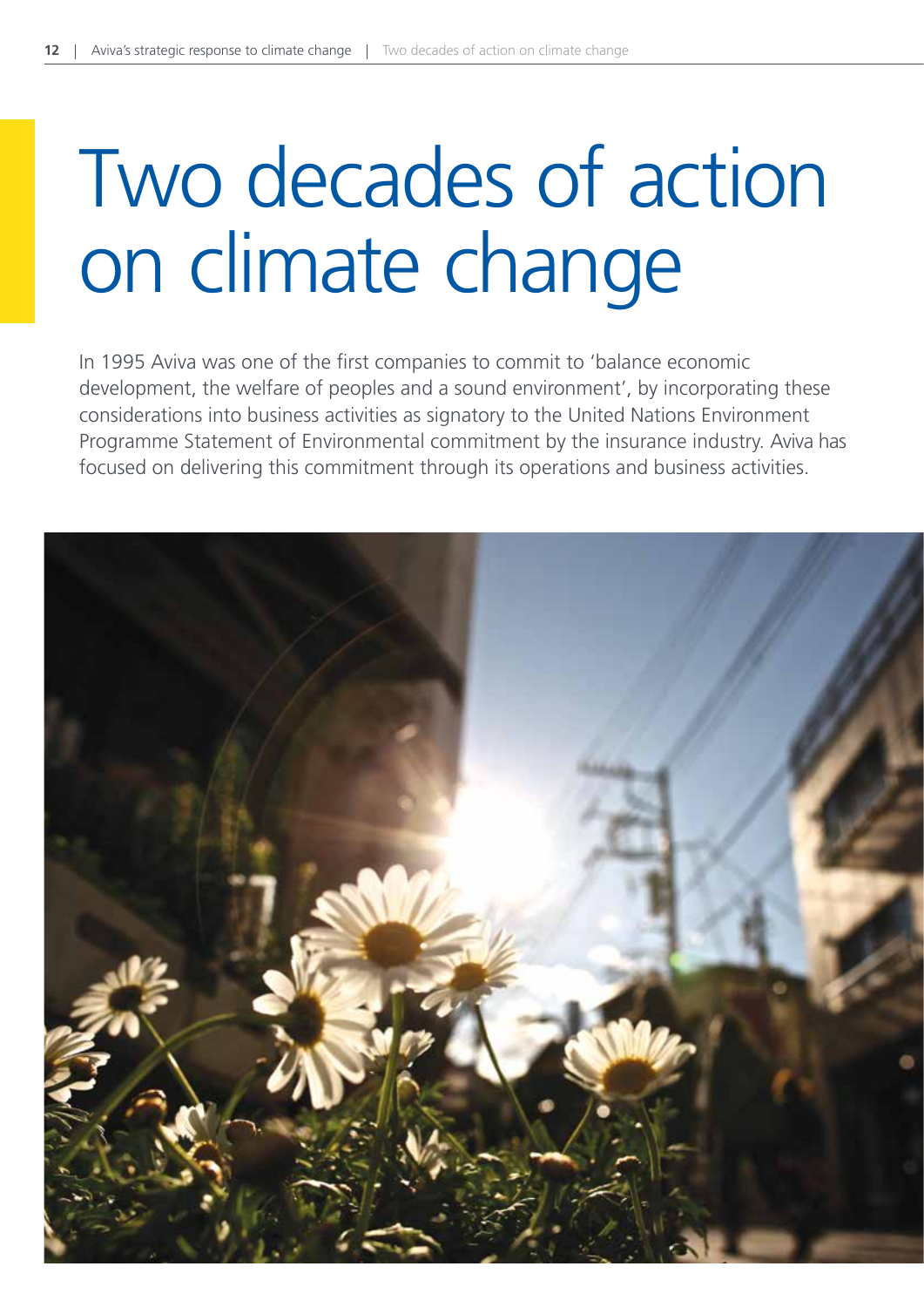#### Environmental reporting

We first published an environmental report in 1998. We have aimed to continuously improve our reporting and last year were pleased to be awarded 94/100 for Disclosure and an 'A' grade for performance by CDP (previously the Carbon Disclosure Project).

Good quality comparative data on climate risk is still lacking for a large proportion of our portfolios. Despite initiatives such as CDP, which we have supported since its inception, Bloomberg Data shows us that of 25,000 companies reviewed, 75% do not produce even one data point on sustainability. Even the most respected 'carbon foot-printing' methodologies focus on a limited proportion of company emissions (scope 1 and scope 2) and in many cases do not look at the carbon impact of the products.

We have actively advocated greater disclosure at a national level, supporting mandatory GHG disclosure in the UK, at an EU level with the Non-Financial Reporting Directive and at the UN level, where we built the Corporate Sustainability Reporting Coalition to present a proposal for a convention on sustainability reporting at the UN Rio+20 Conference in 2012.

In 2008, Aviva Investors catalysed the Sustainable Stock Exchange Initiative, now co-convened by the UN-supported Principles for Responsible Investment, the United Nations Conference on Trade and Development, the United Nations Environment Programme Finance Initiative, and the UN Global Compact. The aim is to advance sustainability and sustainability disclosure of the companies listed on the member exchanges. There are now 23 partner exchanges, including the London Stock Exchange, NYSE, Bovespa and the Johannesburg Stock Exchange. An annual benchmark was launched in 2012. Now in its fourth year, we see that all of the top 10 stock exchanges are located in jurisdictions with mandatory sustainability disclosure policies.

#### Long-term targets

Using 2010 as a baseline we set a long-term operational emissions reduction target of 20% to 2020. By the end of 2014 we had far exceeded this with a 32% reduction. Building on this, we have set new ambitious reduction targets of 40% to 2020 rising to 50% by 2030. We are now committing to measure our strategy against a scientifically benchmarked emissions reduction target – we believe that the long-term targets we have set align to a 2°C level.

#### Renewable energy

We first purchased renewable electricity in 2004. We currently purchase 56% of our worldwide electricity consumption from renewable sources. At the end of this month we will start generating our own onsite renewable electricity at two of our UK locations.

#### Carbon neutral

To complement our in-house emission-reduction initiatives and purchasing of renewable energy, we have purchased voluntary market carbon credits to the equivalent of our remaining operational  $CO<sub>2</sub>$  equivalent emissions since 2006. This made Aviva the first carbon-neutral insurer on a worldwide basis. We have maintained our carbon-neutral stance ever since.

#### Climate-aware business

We strive to integrate climate considerations into our insurance business to benefit our shareholders and our customers. Here are some examples:

- Our sustainable general insurance claims settlement process features energy efficient replacement white goods, improved drying times for water damaged properties, increased restoration rates and reduction of waste.
- Innovative renewable energy insurance we support the industry by providing cover for everything from residential solar PV systems through to micro-hydro turbines and on-shore wind farms, the demand for which has been growing steadily.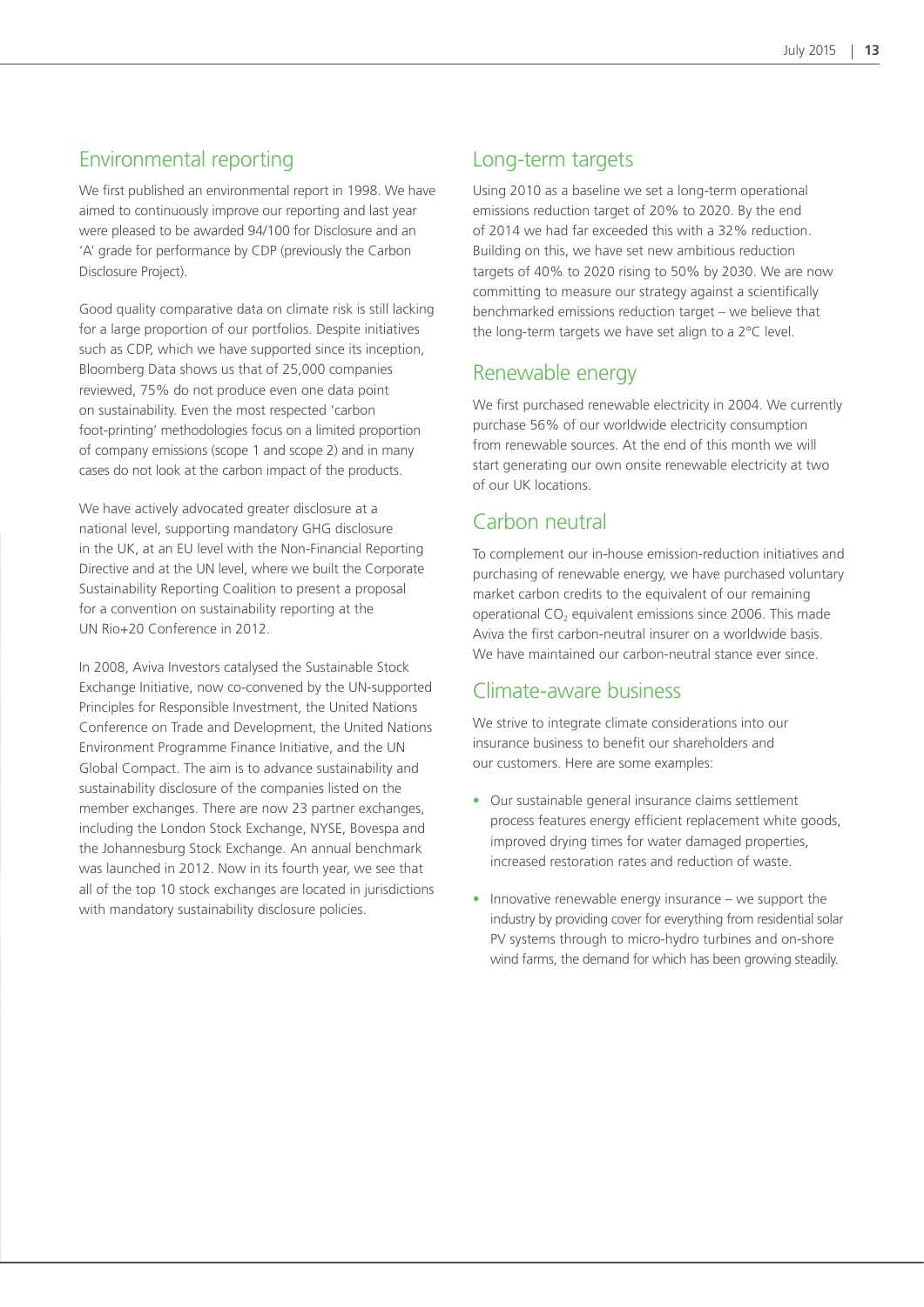### Conclusion

Left unchecked, climate change will continue to affect the actuarial assumptions underpinning the insurance products that our industry provides. It will also render significant proportions of the economy uninsurable, shrinking our addressable market.

Climate change is material to the long-term success of many of the companies and economies in which we invest. Over the coming decades, climate change presents strategic issues to businesses in many different industries, including our own.

Fundamentally, addressing climate change effectively requires concerted action from all actors – companies, investors and policymakers. It also requires collective action. There has been some inspirational leadership from across these constituencies but more is required. This is our response. We hope it will help to encourage others to participate in the debate and take strong action and we look forward to working towards a common goal.

#### Acknowledgements

We have benefited from, and been inspired by, strong collaboration on the climate change agenda. We would therefore like to highlight and thank some of the organisations we have worked alongside to advocate change at a systemic level. These include Aldersgate Group, Carbon Tracker, CDP, Ceres, Climate Bonds Initiative, ClimateWise, Forum for the Future, Forceful Stewardship programme, Green Alliance, IIGCC, NSFM – Network for Sustainable Financial Markets, PRI, Prince of Wales International Sustainability Unit, ShareAction, Tellus Mater, UKSIF and UNEP (including UNEP-FI and UN PSI) University of Cambridge Institute for Sustainability Leadership, University of Oxford Smith School of Enterprise and the Environment and WWF.

**If you have any questions, please contact cr.team@aviva.com**